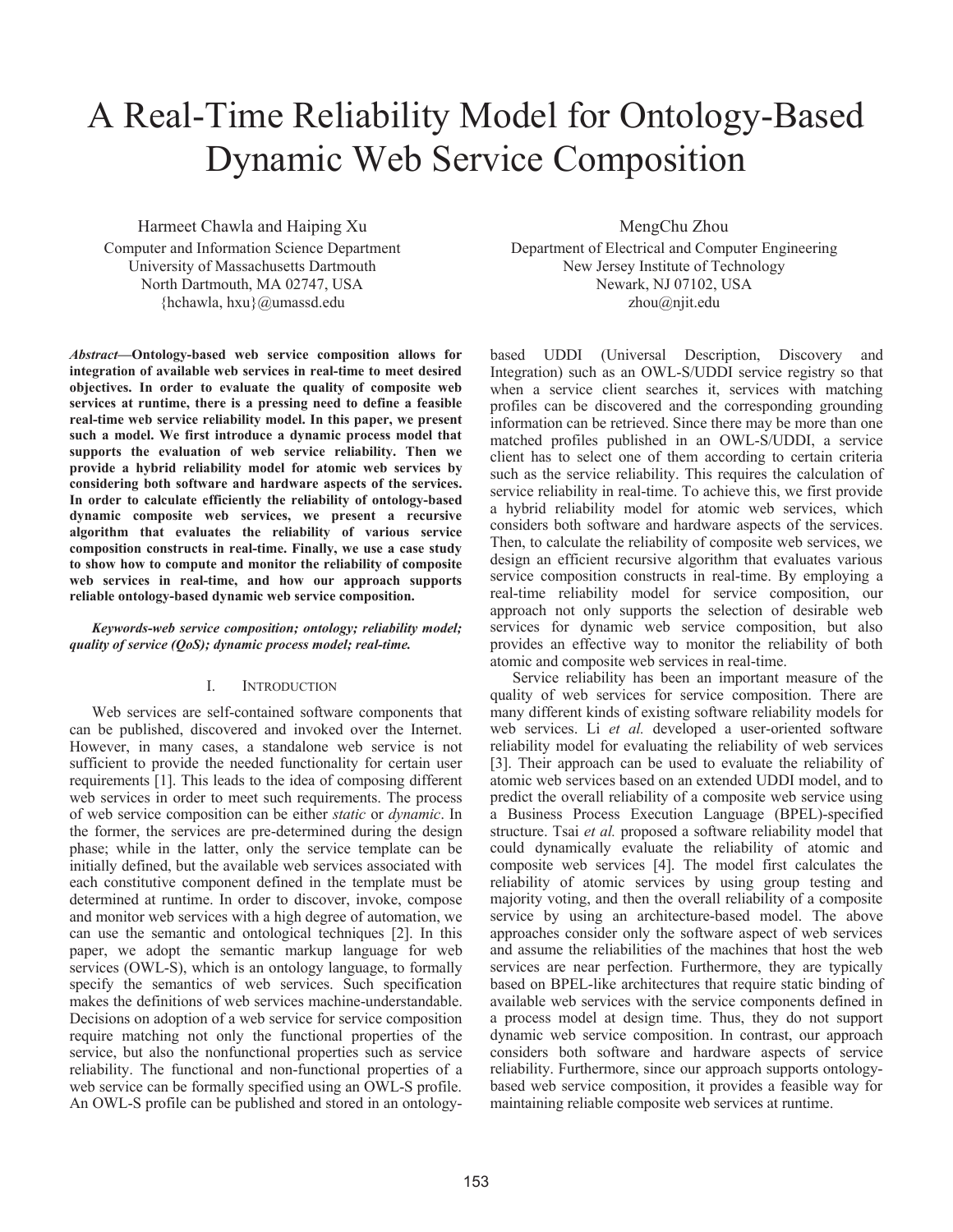There are also many previous efforts on ontology-based web service composition and formal modeling of dynamic service composition. Ma *et al.* introduced an ontology-based model for web service composition, called OMWSC [5]. They presented a goal-driven and ontology-based architecture that could support automatic composition of web services. Xiong *et al.* presented a service functional configuration net based on Petri nets for automatic service composition [6]. They described the configuration specification for component services through the structure of disassembly Petri nets, and obtained the optimal one using linear programming. Tan *et al.* introduced a formal method to derive possible web service composition candidates based on a service portfolio [7]. They first generated a service net (SN) containing all needed operations, and then used Petri net decomposition techniques to derive a subnet of SN that meets the business requirements. Although the above approaches support dynamic web service composition, most of them consider only the functional requirements for service composition, and none of them attempted to use service reliability as a major criterion for service selection. Different from the above approaches, we developed a real-time service reliability model for ontologybased web service composition. Thus, our approach supports dynamic composition of reliable web services at runtime.

# II. ONTOLOGY-BASED WEB SERVICE COMPOSITION

# *A. Ontology-Based Web Service Composition*

Specifying service related information semantically is the key to effective dynamic service discovery and service composition. Web service description language (WSDL) can be used to describe the syntax of a web service such as its input and output parameters, as well as related information such as the service provider and the service endpoint address; however, it does not support specifying the semantics of a web service. Therefore, WSDL has its limitations in supporting the dynamic service discovery, execution, composition and interoperation of web services. On the other hand, ontology-based techniques can not only be used to describe the syntax but also the semantics of web services. In ontology-based semantic modeling, the terms used in the concerned domain can be precisely defined, thus services can be matched based on their semantics rather than their syntax or keywords. In our approach, the process model is defined as a template, called a *Process Model Template* (PMT). In order to instantiate a PMT into an *Instantiated Process Model* (IPM), we need to search for available web services for its constitutive service components. For this purpose, each service component, which is also called a *simple component*, is associated with an OWL-S profile template. An OWL-S profile template is essentially an incomplete OWL-S profile with semantically defined input, output, preconditions and effects so that it can be matched with existing OWL-S profiles published in an OWL-S/UDDI. Based on the matched OWL-S profiles, a simple component can be bound to either an atomic or a composite web service. When a matched web service is a composite one, its process model must also be defined using a PMT, which can be instantiated further in the same manner. This procedure repeats until all matched web services become atomic. In this case, the process of instantiating the PMT is completed.

Since a profile template can be matched with more than one published OWL-S profiles, the most desirable one must be selected for execution. The criteria for service selection can be based on multiple features, such as provider, reliability, and price; however, for simplicity, in this paper, we only consider the reliability as the sole criterion for service selection. Since service reliability is a dynamic property, it requires the system be able to calculate it in real-time. This serves two purposes, namely the selection of web services for dynamic service composition and the real-time monitoring of web service reliabilities. With the monitoring function, a reliable serviceoriented system can be maintained continuously – when the reliability of some web services drop to an unacceptable level, they can be replaced by other reliable ones at runtime.

# *B. Dynamic Process Model*

A PMT is defined as a dynamic process model that consists of structural components, such as a *sequence* component and a *parallel* one. Each structural component contains simple components and possibly other structural ones. At runtime, a simple one can be bound to either an atomic web service or a composite one. The PMT is formally defined using Backus-Naur form (BNF) as in Fig. 1. As shown in the definition of PMT, the reliability requirements for a process model are described by using two parameters, namely <desired reliability> and <marginal reliability>. The former defines the desired reliability of an instantiated process model (i.e., a composite web service). A composite web service with at least the desired reliability is considered to be reliable. On the other hand, a composite web service with at least the <marginal reliability> but less than the <desired reliability> is considered as not reliable but is acceptable for a temporary usage. In this case, the application must try to search for more reliable ones in order to meet the reliability requirements of the composite web service. If it fails, a warning message must be sent to the user of the application. Furthermore, when the reliability of a composite web service becomes less than the marginal reliability, the composite web service becomes unacceptable and must stop its execution.

```
<PMT> ::= <pmt><desired reliability> 
   <marginal reliability><process model></pmt> 
<desired reliability> ::= <float> 
<marginal reliability>::= <float> 
<process model> ::= <process><start> 
    <structural component><finish></process> 
<structural component> ::= <sequence component>| 
    <parallel component>|<loop component>| 
    <choice component> 
<sequence component> ::= <sequence><component> 
     <component>{<component>}</sequence> 
<parallel component> ::= <parallel>component> 
     <component>{<component>}</parallel> 
<loop component> ::= <loop><condition><component> 
    </loop>
<condition> ::= <Boolean expression> 
<choice component> ::= <choice><component> 
     <component>{<component>}</choice> 
<component> ::= <simple component>| 
    <structural component> 
<simple component> ::= <simple><component id> 
     <owl-s profile template></simple> 
<component id> ::= <string>
```
Figure 1. Definiton of PMT in BNF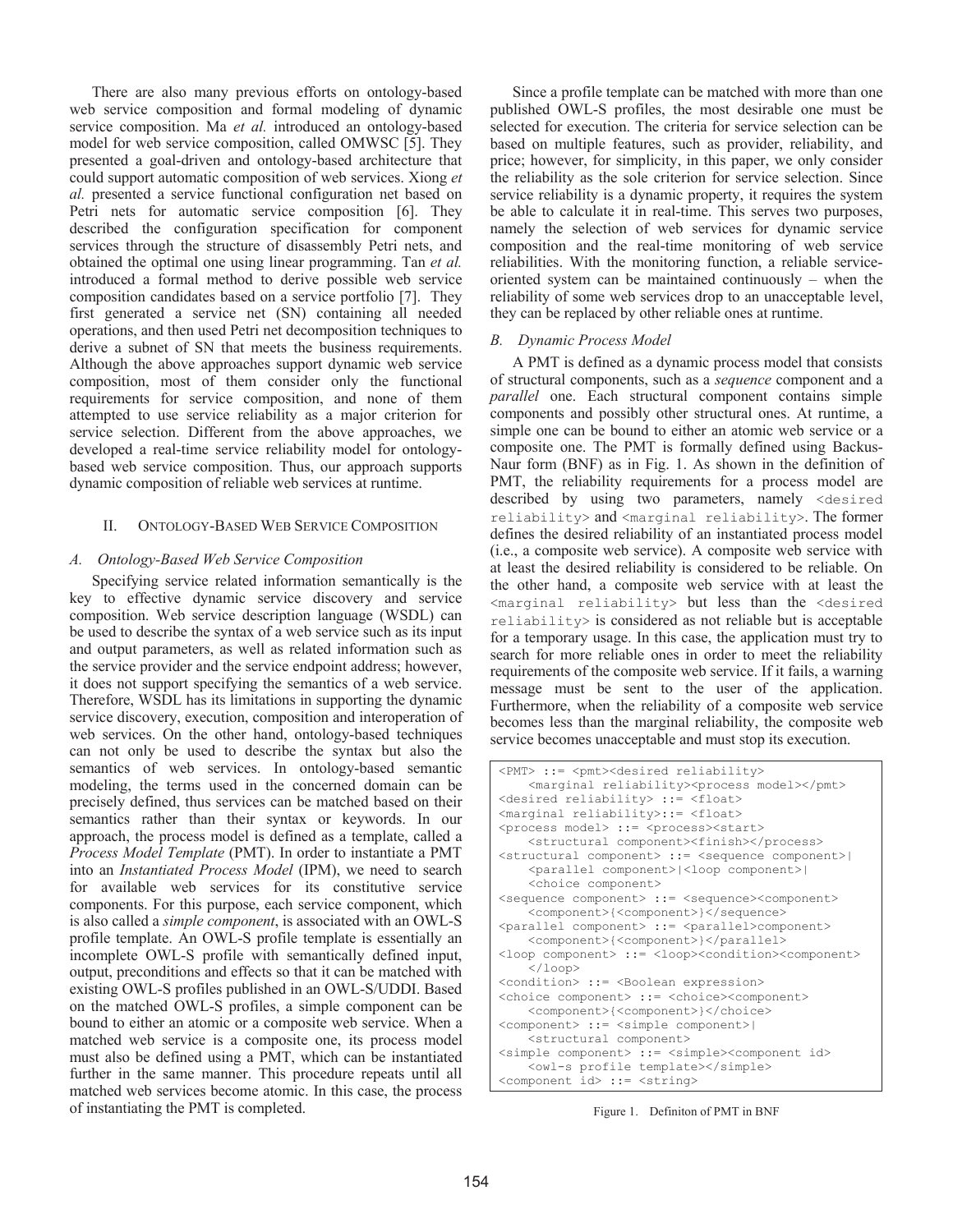A structural component can be one of the four major composition constructs, namely *sequence*, *parallel*, *loop*, and *choice* [4]. We now give a description of the major constructs defined in a PMT as follows.

*Sequence* In a sequence structural component, the constitutive components are executed in series. Fig. 2(a) shows an example with two simple components *A* and *B*, defined in a PMT. The directed arrow between *A* and *B* indicates the order of execution. When one of the constitutive components in a sequence construct is not functioning, the entire sequence structural component is not.



Figure 2. Examples: (a) sequence (b) parallel (c) loop (d) choice constructs

*Parallel* In a parallel structural component, two or more constitutive components can execute concurrently. The structural component terminates when all of its components have finished their execution. Fig. 2(b) shows a parallel structural component with two simple components *A* and *B*.

*Loop* A loop structural component refers to the repetitive execution of a simple or structural component. As shown in Fig. 2(c), when the condition *cond* is evaluated to be *true*, simple component *A* is executed repetitively. Only when it becomes *false*, the loop construct terminates. Note that the "skip" component is an empty component that is used to separate the loop construct from other components.

*Choice* In a choice structural component, only one of the constitutive components can be selected for execution. Fig. 2(d) shows an example of a simplified choice structural component with no guards (conditions). When guards are not defined, the component (*A* or *B*) to be selected for execution is determined manually by user inputs.

Fig. 3 shows an example of PMT with multiple structural components. The process model is defined as a parallel component with two sequence components defined as its constitutive ones, which can execute concurrently. The first sequence component consists of two components, namely simple component *A* and a choice structural component with two simple ones *B* and *C*. The second sequence component consists of two simple ones *D* and *E*.



Figure 3. An example of PMT with mutiple structural components

## *C. Instantiation of PMT into IPM*

When a PMT is instantiated into an IPM, each simple component defined in the PMT needs to be bound to either an atomic web service described by a WSDL file or a composite one specified by another PMT. Since such information must be recorded in the IPM when a matched web service is selected, we define an IPM as an extended version of a PMT with a set of placeholders for the mapping information that details how a simple component can be bound to a selected web service. At runtime, the placeholders are filled up with such detailed service information. The IPM can be formally defined using BNF as in Fig. 4.

| <ipm> ::= <ipm><pmt><simple component="" mapping=""><br/>{<simple component="" mapping="">}</simple></simple></pmt></ipm></ipm> |
|---------------------------------------------------------------------------------------------------------------------------------|
| <simple component="" mapping=""> ::= <simple mapping=""></simple></simple>                                                      |
| <component id=""><placeholders for="" matched<="" td=""></placeholders></component>                                             |
| service>                                                                                                                        |
| <component id=""> ::= <string></string></component>                                                                             |
| <placeholders for="" matched="" service=""> ::= <ph></ph></placeholders>                                                        |
| <real-time reliability=""><service id=""></service></real-time>                                                                 |
| <service type="">(<atomic grounding<="" service="" td=""></atomic></service>                                                    |
| info>  <composite grounding="" info="" service="">)</composite>                                                                 |
| <real-time reliability=""> ::= <float></float></real-time>                                                                      |
| <service id=""> ::= <string></string></service>                                                                                 |
| <service type=""> ::= "atomic"   "composite"</service>                                                                          |
| <atomic grounding="" info="" service=""> ::= <wsdl file=""></wsdl></atomic>                                                     |
| <composite grounding="" info="" service=""> ::= <ipm file=""></ipm></composite>                                                 |

Figure 4. Definition of IPM in BNF

As shown in the definition, the placeholders for a matched and selected web service are enclosed by the  $\langle \text{ph}\rangle$ ... $\langle \text{ph}\rangle$ tags. The item  $\le$ real-time reliability is the reliability of the web service that is bound to a simple component, which is calculated at runtime. The two parameters <service id> and <service type> are the identification and the type of the selected web service, respectively, where the service type can be either "atomic" or "composite." If the selected web service is an atomic one, the placeholder <atomic service grounding info> must be filled with the address of its WSDL file. On the other hand, if the selected one is a composite one, the placeholder <composite service grounding info> needs to be filled with the location of the IPM file that specifies the composite web service. The procedure for instantiating a PMT into a set of IPMs is defined in Algorithm 1. Note that it is defined recursively because a simple component can be mapped to a composite web service specified by another PMT file. In this case, that IPM file must also be instantiated by invoking the method *Instantiate-PMTintoIPM* recursively. As a result, the output of the algorithm is a set of IPM files organized in a tree-like structure. Furthermore, the instantiation process requires calculating web service reliabilities in real-time. This is because when more than one matched web services are discovered, their reliabilities need to be calculated in real-time, such that the most reliable one can be selected for execution. In order to calculate the reliability of a composite web service, an external method *CalculateReliability* (to be discussed in Section III-B) must be invoked. Note that calculating the reliability of a composite web service requires its IPM file as an input (line 17 of the algorithm), which has been generated after the recursive method call *InstantiatePMTintoIPM (ws.pmt)* in line 16.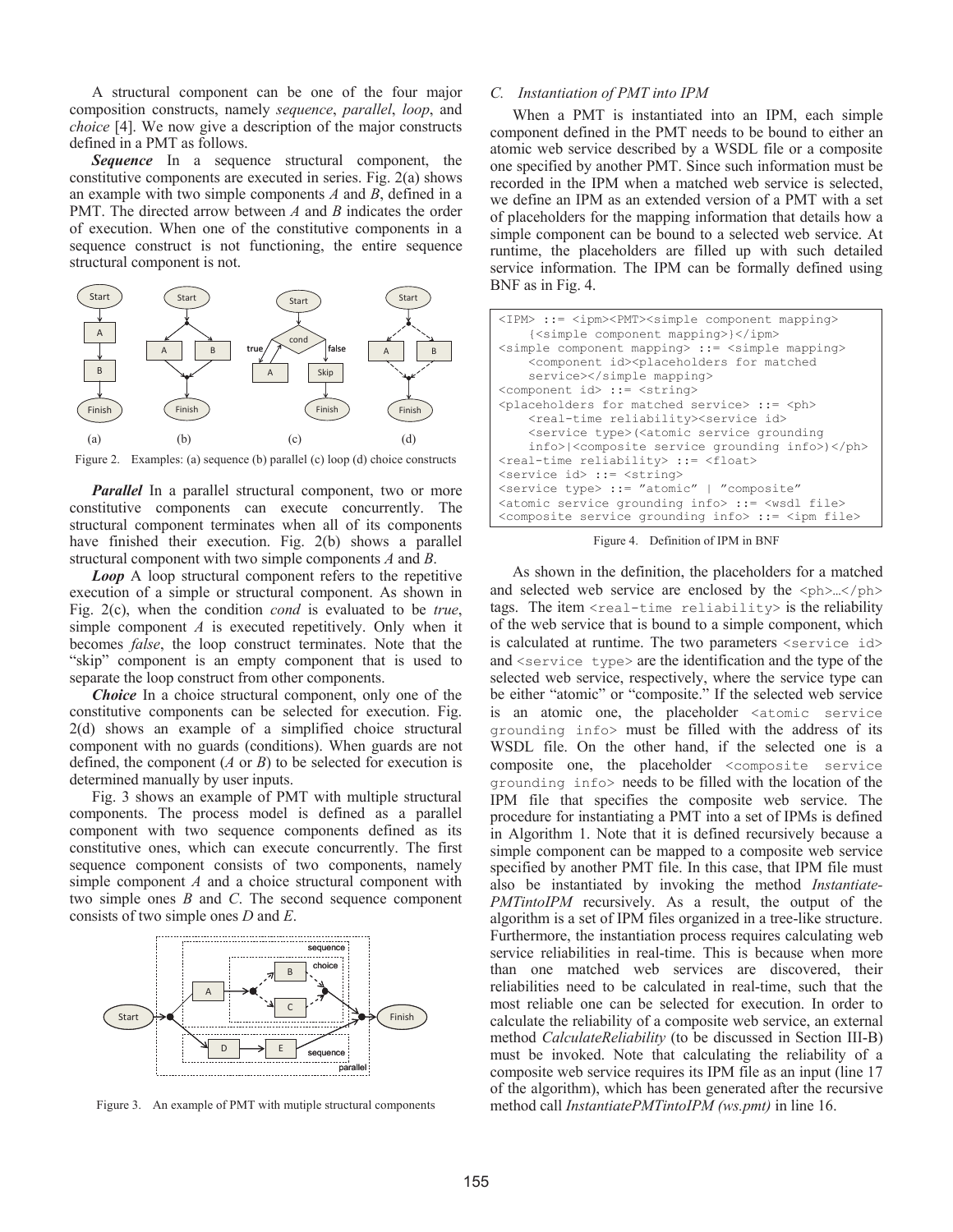#### **Algorithm 1: Instantiate PMT into IPMs**

**Input:** a *pmt* file to be converted **Output:** a set of *ipm* files arranged in a tree structure.

|     | 1. InstantiatePMTintoIPM (File fname.pmt)                                  |
|-----|----------------------------------------------------------------------------|
| 2.  | copy fname.pmt to fname.ipm & create placeholders in fname.ipm             |
| 3.  | create a PMT object pmt obj from file fname.pmt                            |
| 4.  | foreach simple component sc in pmt obj.process model                       |
| 5.  | initialize sc.realtime reliability to 0                                    |
| 6.  | query OWL-S/UDDI using sc.profile template                                 |
| 7.  | <b>foreach</b> matched web service ws                                      |
| 8.  | if (ws is atomic)                                                          |
| 9.  | extract reliability parameters from OWL-S profile                          |
| 10. | calculate ws.reliability for atomic web service ws                         |
| 11. | <b>if</b> (ws.reliability > sc.realtime reliability)                       |
| 12  | $sc.$ realtime reliability = ws. reliability                               |
| 13. | sc.service $id = ws.id$                                                    |
| 14. | sc.service $type = "atomic"$                                               |
| 15. | else if (ws is composite)                                                  |
| 16. | <i>InstantiatePMTintoIPM</i> (ws.pmt) // create ws.ipm file                |
| 17. | $ws$ <i>reliability</i> = <i>CalculateReliability</i> (ws.ipm, true, null) |
| 18. | if $(ws. reliability > sc.relative reliability)$                           |
| 19. | sc.realtime reliability = ws.reliability                                   |
| 20. | sc.service $id = ws.id$                                                    |
| 21. | sc.service_type = "composite"                                              |
| 22. | if $(sc.service type == "atomic")$                                         |
| 23. | extract wsdl address from owl-s profile of sc.id                           |
| 24. | set sc.service type = "atomic"                                             |
| 25. | set sc.wsdl file to the wsdl file of sc.service id                         |
| 26. | else                                                                       |
| 27. | set sc.service type = "composite"                                          |
| 28. | set sc.ipm to the ipm file of sc.service id                                |
| 29. | save the service info of sc into its placeholders in file fname.ipm        |

# III. REAL-TIME SERVICE RELIABILITY EVALUATION

Service reliability represents an important attribute for the QoS of a web service deployed on a certain machine. In this paper, we take into account both hardware and software aspects of service reliability as both are needed to determine the reliability of a deployed atomic web service. Then based on the reliability of the participating atomic web services, we can calculate the reliability of a composite web service according to its dynamic process model.

## *A. A Hybrid Reliability Model for Atomic Web Services*

Software reliability growth models (SRGM) are based on the assumption that the number of faults of a software system can be continuously reduced, which results in growth of its software reliability [8]. Although SRGM has been considered as one of the most successful techniques in software reliability engineering, it is most suitable for measuring and predicting the improvement of software reliability through the testing process [9]. In this paper, we assume that there are no features added and no faults removed once an atomic web service is deployed. In this case, the failure intensity of the software component (i.e., the atomic web service) will be constant. According to [10], the number of failures of the service in a given time follows a Poisson distribution. The corresponding formula to calculate software reliability can be defined as in (1).

$$
R_{\text{software}}(\tau) = \exp(-\lambda \tau) \tag{1}
$$

where  $\lambda$  is the constant failure intensity and  $\tau$  is the execution time of the web service. When a web service is computationintensive and executed continuously,  $\tau$  can be further replaced by the elapsed time since the service is deployed.

On the other hand, hardware reliability can be represented by the two-parameter Weibull distribution [11]. The corresponding formula to calculate the reliability of a hardware component can be defined as in (2).

$$
R_{\text{hardware}}(t) = \exp[-(\beta t)^{\alpha}] \tag{2}
$$

where  $\alpha$  is the shape parameter ( $\alpha > 0$ ), and  $\beta$  is the scale parameter  $(\beta > 0)$ . Note that the hardware reliability decreases with time. This is because after a certain age, the product enters its wear-out phase and the failure rate starts to increase.

Bowles tried to derive a combined hardware and software reliability model for networks [12]. According to [12], "The probability of successful operation of a device is the probability that the hardware does not fail and the probability that the software does not fail." Inspired by this idea, in this paper, we calculate web service reliability by considering both the reliability of the web service and the reliability of the machine where the web service is deployed. For simplicity, we assume that a web service is initially deployed on a new machine with the perfect reliability of 1. Thus, time  $t$  can be defined as  $t =$  $t_{current} - t_0$ , where  $t_{current}$  is the time when the reliability is calculated and  $t_0$  is the time when the web service is deployed. Based on (1) and (2), the hybrid reliability model for atomic web service can be defined as in (3).

$$
R_{service}(t) = R_{software}(t) * R_{hardware}(t)
$$
  
= exp(- $\lambda t$ ) \* exp[-( $\beta t$ )<sup>α</sup>] (3)

where  $R_{\text{softmax}}(t)$  is the reliability function of the atomic web service and  $R_{\text{hardware}}(t)$  is the reliability function of the machine that hosts the atomic web service.

The needed parameters for calculating the reliability of a deployed atomic web service can be stored in an OWL-S profile as follows.

```
<profile: Reliability> 
   <FailureIntensity datatype="float"> 0.0001
   </FailureIntensity> 
   <Shape datatype="float">2</Shape> 
   <Scale datatype="float">0.00002</Scale> 
   <Date datatype="date">07/16/2010</Date> 
   <Time datatype="time">14:30</Time> 
</profile: Reliability>
```
Note that in the reliability portion of an OWL-S profile, we also include the parameters of the deployment date and time of the atomic web service because they are needed for calculating the web service reliability. Since the reliability of an atomic web service is time-dependent, the above parameters must be retrieved at runtime such that the reliability of the atomic web service can be calculated in real-time.

## *B. Reliability Model for Composite Web Services*

The overall reliability of a composite web service depends on its structure, the degree of independence between service components and the availability of its constitutive web services. In order to calculate the reliability of a composite web service, we first need to consider the reliability of the major structural components defined in Section II-B. Based on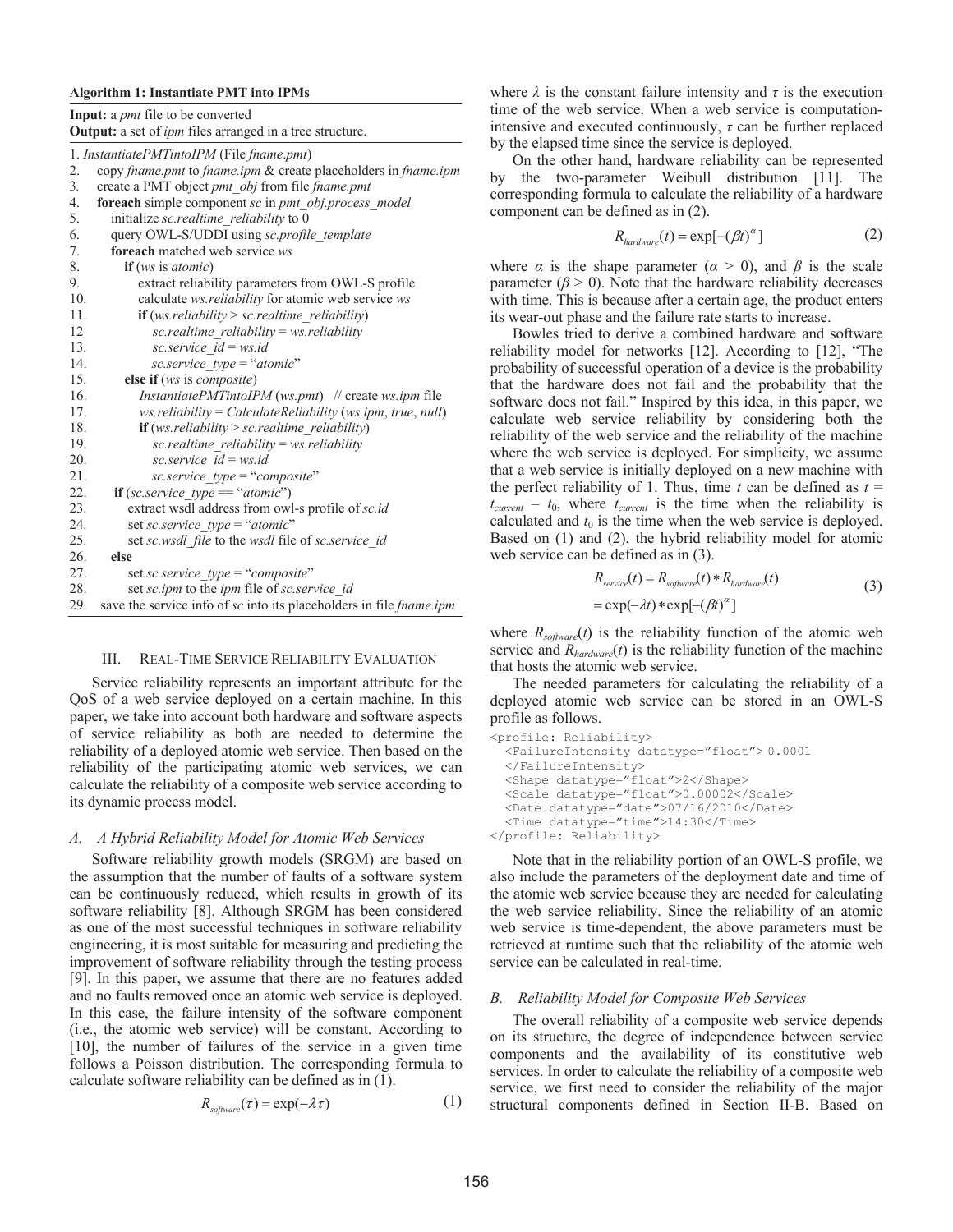previous work [3, 4], we now define the reliability model for each structural component as follows.

*Sequence* The reliability of a composite web service composed of services in sequence can be calculated as in (4).

$$
R_{sequence}(t) = \prod_{i=1}^{n} R_{service_{i}}(t)
$$
\n(4)

where the constitutive web services *service*  $i (1 \le i \le n)$  are all independent of each other (i.e., the failure of one service does not lead to the failure of the others), and  $R_{service i}(t)$  is the reliability function of each constitutive atomic or composite web service.

*Parallel* The reliability of a composite web service composed of services in parallel can be calculated as in (5).

$$
R_{parallel}(t) = \prod_{i=1}^{n} R_{service_{i}}(t)
$$
\n(5)

where the constitutive web services *service*  $i (1 \le i \le n)$  are all independent of each other. Note that the failure of any constitutive service results in the failure of the composite one because the successful termination of the latter requires the successful termination of all of its constitutive web services.

*Loop* The reliability of a composite web service composed of web services in a loop can be calculated as in (6).

$$
R_{loop}(t) = \min_{0 \le i \le n} (R_{service\_loopbody}(t + i * \Delta t))
$$
\n(6)

where  $R_{service\_loopbody}(t)$  is the reliability function of the loop body that can be an atomic web service or composite one; *n* is the number of iterations; and  $\Delta t$  is the execution time of each iteration. When  $n^*\Delta t$  is not a large value, the reliability of the loop structural component would be approximately the same as when it was executed the first time.

**Algorithm 2: Calculate composite web service reliability** 

**Input:** an *ipm* file for a composite web service

**Output:** the real-time reliability of the composite web service 1. *CalculateReliability* (File *fname.ipm*, Boolean *initialization*, 2. StructuralComponent *structcom*)<br>3. initialize *reliability* to 1 3. initialize *reliability* to 1 4. **if** (*initialization* == *true*) // step 1 5. create an IPM object *ipm\_obj* from file *fname.ipm*

| --- |  |                                        |  |
|-----|--|----------------------------------------|--|
|     |  | foresch simple component so in inm obj |  |

6. **foreach** simple component *sc* in <br>7. **if** (*sc. service type* == "atomic **if** (*sc.service*  $type =$  "atomic")

- 
- 8. calculate *sc.realtime\_reliability*

```
9. else sc.realtime_reliability = // sc is "composite"
```

```
10. CalculateReliability(sc.ipm, true, null)
```

```
11. strc = ipm_obj.process_model // step 2
```

```
12. if (strc is squenceComponent) 
13. foreach component com in strc
```

```
14. if (com is simpleComponent)
```

```
15. reliability *= com.realtime_reliability
```

```
16. else reliability *= CalculateReliability(null, false, com)
```

```
17. else if (strc is parallelComponent)
```
- 18. **foreach** component *com* in *strc*
- 19. **if** (*com* is simpleComponent)
- 20. *reliability* \*= *com.realtime\_reliability*
- 21. **else** *reliability* \*= *CalculateReliability(null, false, com*)<br>22. **else if** (...) // other cases: redundant component,
- else if  $(...)$  // other cases: redundant component, 23. … // loop component, and choice component
- 24. **return** *reliability*

*Choice* The reliability of a composite web service composed of web services in choice can be calculated as in (7).

$$
R_{choice}(t) = \min_{1 \le i \le n} (R_{service_i}(t))
$$
\n<sup>(7)</sup>

Since we consider the worst-case scenario, the reliability of a choice structural component equals the minimal reliability of the constitutive web services.

The algorithm for calculating the reliability of a composite web service is defined recursively as in Algorithm 2. Algorithm 2 involves two steps when calculating the reliability of a composite web service. In its first step, the reliabilities of all simple components are calculated. In a case when a simple component is bound to a composite web service, the method *CalculateReliability* must be invoked recursively with the parameter *initialization* being *true*. In the second step, the reliabilities of the structural components are calculated. Similarly, when a structural component contains another structural component as its constitutive component, the method *CalculateReliability* is also invoked recursively, but this time, the parameter *initialization* is set to *false* indicating that the algorithm is now processing its second step.

## IV. CASE STUDY

To demonstrate the effectiveness of our approach, we utilize a case study of financial services, which involves investment in mutual funds and stocks. We define a process model for financial investment as a composite web service with a choice structure. As shown in Fig. 5, the choice is between buying mutual funds or stocks. The upper structural component represents mutual fund investment wherein the investor has a choice of investing in three types of mutual funds. They are *equity* that involves high risk, high gain funds, *debt* that represents low risk low gain funds, and *balanced fund* that gives almost steady gain with medium risk. In order to use the financial services, the investor needs to provide information about the type of fund, investment amount and personal information. For example, if the user wants to invest in equity funds, the *Equity* web service is selected and invoked, which provides a list of equity mutual funds along with their returns. Then the *SelectMutualFund* service is invoked to automatically choose the service with best returns for the user. Finally, the *BuyMutualFund* service will be invoked to buy the selected mutual funds. Similarly, the web services *Debt* and *Balanced* can be invoked to provide a list of debt funds and a list of balanced funds with returns, respectively. On the other hand, if buying stock is chosen, the process model has the *BuyStocks* service, where the input to this service is the stock to be bought, the number of stocks, and the rate at which the user wants to buy. When the specified stock is available at the preferred rate, the *BuyStocks* service is automatically invoked to buy the specified number of stocks.



Figure 5. A process model for financial investment